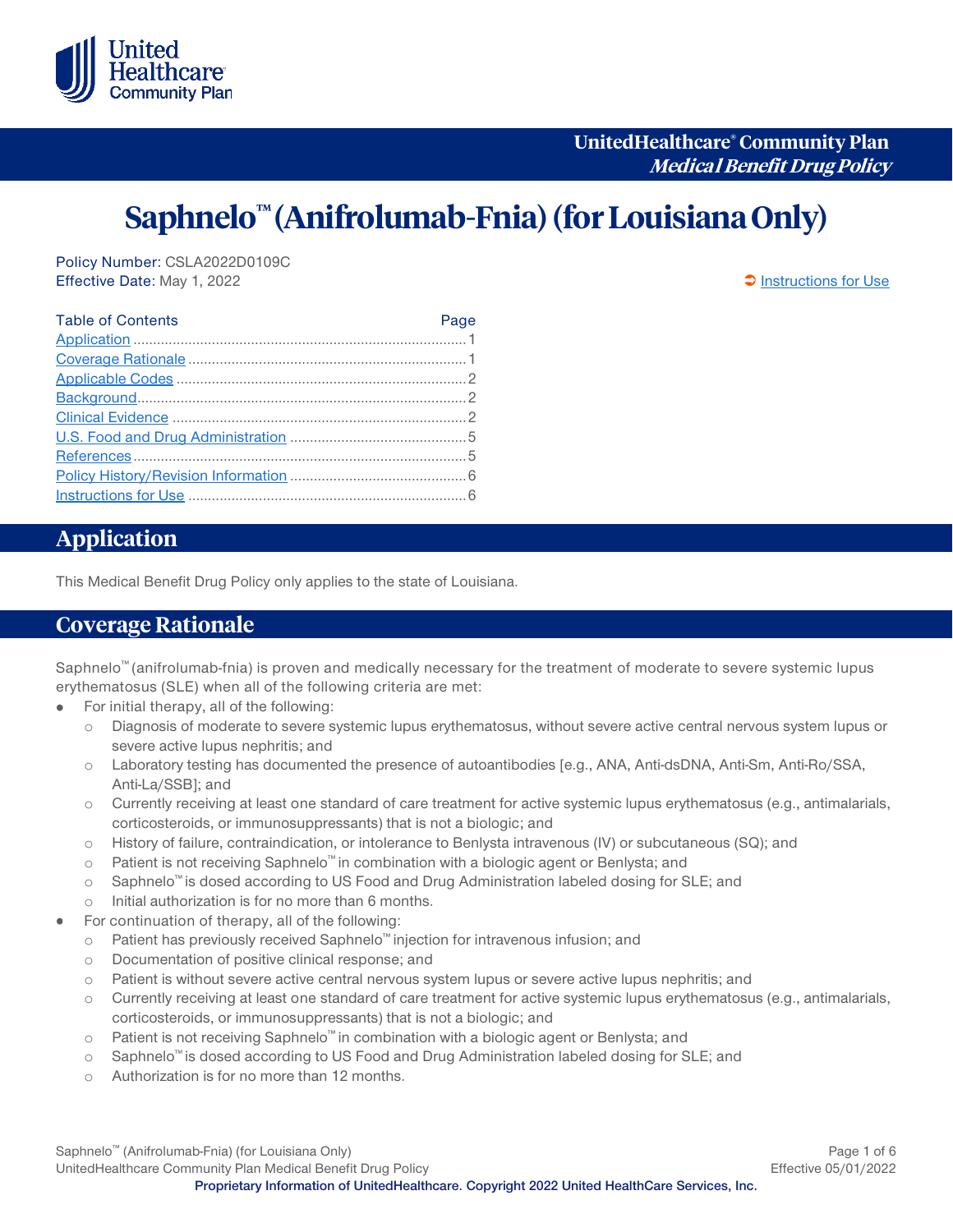Saphnelo™ is unproven and not medically necessary for:

- Severe active lupus nephritis
- Severe active central nervous system (CNS) lupus
- Use in combination with other biologics

# <span id="page-1-0"></span>**Applicable Codes**

<span id="page-1-1"></span>The following list(s) of procedure and/or diagnosis codes is provided for reference purposes only and may not be all inclusive. Listing of a code in this policy does not imply that the service described by the code is a covered or non-covered health service. Benefit coverage for health services is determined by federal, state, or contractual requirements and applicable laws that may require coverage for a specific service. The inclusion of a code does not imply any right to reimbursement or guarantee claim payment. Other Policies and Guidelines may apply.

| <b>HCPCS Code</b> | <b>Description</b>                                                    |
|-------------------|-----------------------------------------------------------------------|
| J0491             | Injection, anifrolumab-fnia, 1mg                                      |
|                   |                                                                       |
| Diagnosis Code    | <b>Description</b>                                                    |
| M32.10            | Systemic lupus erythematosus, organ or system involvement unspecified |
| M32.11            | Endocarditis in systemic lupus erythematosus                          |
| M32.12            | Pericarditis in systemic lupus erythematosus                          |
| M32.13            | Lung involvement in systemic lupus erythematosus                      |
| M32.14            | Glomerular disease in systemic lupus erythematosus                    |
| M32.15            | Tubulo-interstitial nephropathy in systemic lupus erythematosus       |
| M32.19            | Other organ or system involvement in systemic lupus erythematosus     |
| M32.8             | Other forms of systemic lupus erythematosus                           |
| M32.9             | Systemic lupus erythematosus, unspecified                             |

## **Background**

Saphnelo<sup>™</sup> is a human  $\log 1_K$  monoclonal antibody that binds to subunit 1 of the type I interferon receptor (IFNAR) with high specificity and affinity. This binding inhibits type I IFN signaling, thereby blocking the biologic activity of type I IFNs. Saphnelo™ also induces the internalization of IFNAR1, thereby reducing the levels of cell surface IFNAR1 available for receptor assembly. Blockade of receptor mediated type I IFN signaling inhibits IFN responsive gene expression as well as downstream inflammatory and immunological processes. Inhibition of type I IFN blocks plasma cell differentiation and normalizes peripheral T-cell subsets. Type I IFNs play a role in the pathogenesis of SLE. Approximately 60-80% of adult patients with active SLE express elevated levels of type I IFN inducible genes.<sup>1</sup>

## <span id="page-1-2"></span>**Clinical Evidence**

Furie et al evaluated the efficacy and safety of anifrolumab, a type I interferon (IFN) receptor antagonist, in a phase IIb, randomized, double-blind, placebo-controlled study of adults with moderate-to-severe systemic lupus erythematosus (SLE). Patients (n = 305) were randomized to receive intravenous anifrolumab (300 mg or 1,000 mg) or placebo, in addition to standard therapy, every 4 weeks for 48 weeks. Randomization was stratified by SLE Disease Activity Index 2000 score (< 10 or ≥ 10), oral corticosteroid dosage (< 10 or ≥ 10 mg/day), and type I IFN gene signature test status (high or low) based on a 4-gene expression assay. The primary end point was the percentage of patients achieving an SLE Responder Index (SRI[4]) response at week 24 with sustained reduction of oral corticosteroids (< 10 mg/day and less than or equal to the dose at week 1 from week 12 through 24). Other end points (including SRI[4], British Isles Lupus Assessment Group [BILAG]-based Composite Lupus Assessment [BICLA], modified SRI[6], and major clinical response) were assessed at week 52. The primary end point was analyzed in the modified intent-to-treat (ITT) population and type I IFN-high subpopulation. The study result was considered positive if the primary end point was met in either of the 2 study populations. The Type I error rate was controlled at 0.10 (2sided), within each of the 2 study populations for the primary end point analysis. The primary end point was met by more

Saphnelo™ (Anifrolumab-Fnia) (for Louisiana Only) Page 2 of 6 UnitedHealthcare Community Plan Medical Benefit Drug Policy **Effective 05/01/2022** Effective 05/01/2022

**Proprietary Information of UnitedHealthcare. Copyright 2022 United HealthCare Services, Inc.**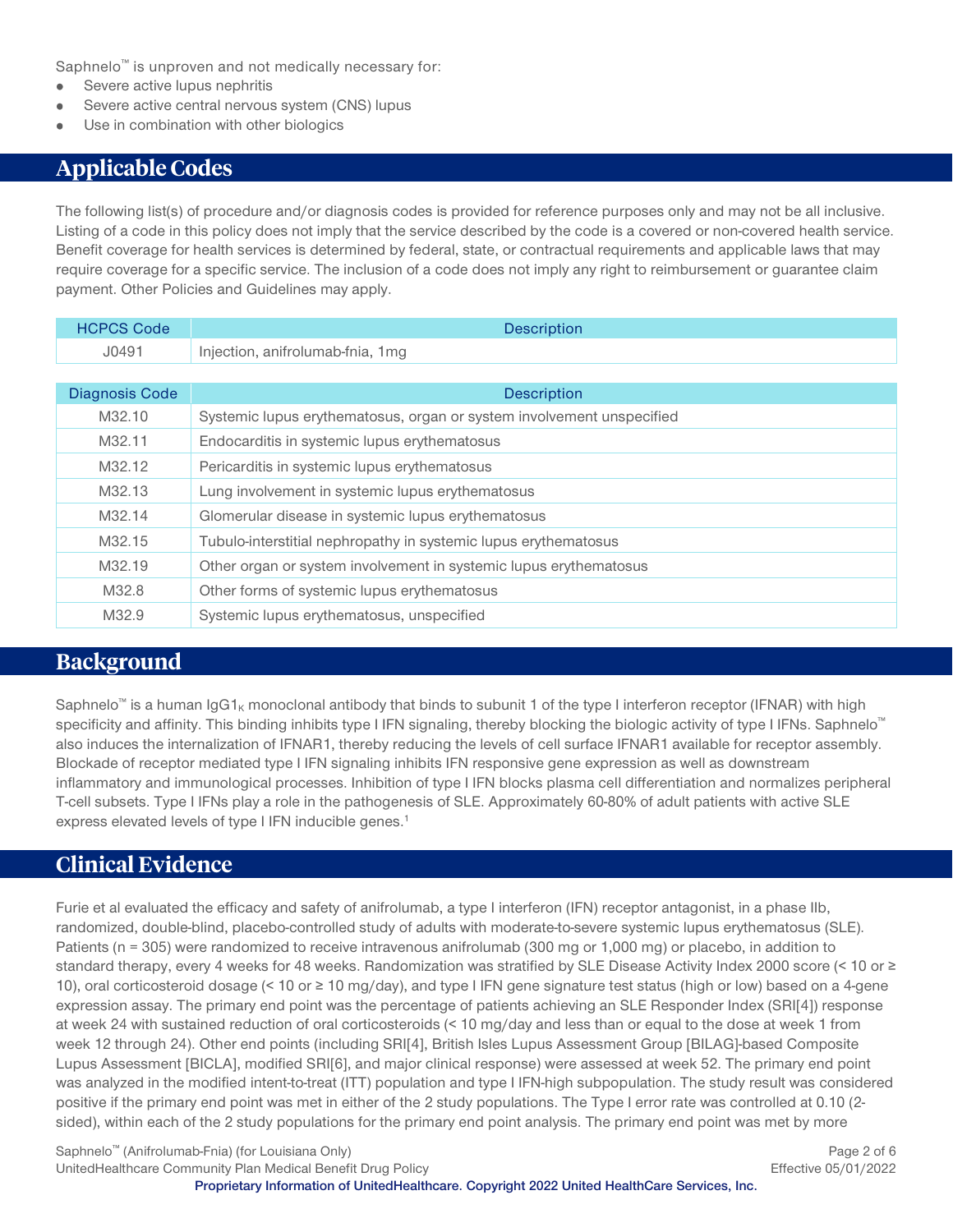patients treated with anifrolumab (34.3% of 99 for 300 mg and 28.8% of 104 for 1,000 mg) than placebo (17.6% of 102) (P = 0.014 for 300 mg and P = 0.063 for 1,000 mg, versus placebo), with greater effect size in patients with a high IFN signature at baseline (13.2% in placebo-treated patients versus 36.0% [P = 0.004] and 28.2% [P = 0.029]) in patients treated with anifrolumab 300 mg and 1,000 mg, respectively. At week 52, patients treated with anifrolumab achieved greater responses in SRI(4) (40.2% versus 62.6% [P < 0.001] and 53.8% [P = 0.043] with placebo, anifrolumab 300 mg, and anifrolumab 1,000 mg, respectively), BICLA (25.7% versus 53.5% [P < 0.001] and 41.2% [P = 0.018], respectively), modified SRI(6) (28.4% versus 49.5% [P = 0.002] and 44.7% [P = 0.015], respectively), major clinical response (BILAG 2004 C or better in all organ domains from week 24 through week 52) (6.9% versus 19.2%  $[P = 0.012]$  and 17.3%  $[P = 0.025]$ , respectively), and several other global and organ-specific end points. Herpes zoster was more frequent in the anifrolumab-treated patients (2.0% with placebo treatment versus 5.1% and 9.5% with anifrolumab 300 mg and 1,000 mg, respectively), as were cases reported as influenza (2.0% versus 6.1% and 7.6%, respectively), in the anifrolumab treatment groups. Incidence of serious adverse events was similar between groups (18.8% versus 16.2% and 17.1%, respectively). Researchers concluded that anifrolumab substantially reduced disease activity compared with placebo across multiple clinical end points in the patients with moderate-to-severe SLE.

Pooled data from the phase 3 TULIP-1 and TULIP-2 trials in patients with moderate to severe SLE were analyzed by Furie et al to determine anifrolumab's effect on flares, including those arising with glucocorticoid taper. TULIP-1 and TULIP-2 were randomized, placebo-controlled, 52-week trials of intravenous anifrolumab (300 mg every 4 weeks for 48 weeks). For patients receiving baseline glucocorticoid ≥ 10 mg/day, attempted taper to ≤ 7.5 mg/day prednisone or equivalent from Weeks 8-40 was required and defined as sustained reduction when maintained through Week 52. Flares were defined as ≥ 1 new BILAG-2004 A or ≥ 2 new BILAG-2004 B scores versus the previous visit. Flare assessments were compared for patients receiving anifrolumab versus placebo. Compared with placebo ( $n = 366$ ), anifrolumab ( $n = 360$ ) was associated with lower annualized flare rates (rate ratio 0.75, 95% confidence interval [CI] 0.60-0.95), prolonged time to first flare (hazard ratio 0.70, 95% CI 0.55-0.89), and fewer patients with ≥ 1 flare (difference -9.3%, 95% CI -16.3 to -2.3), as well as flares in organ domains commonly active at baseline (musculoskeletal, mucocutaneous). Fewer BILAG-based Composite Lupus Assessment responders had ≥ 1 flare with anifrolumab (21.1%, 36/171) versus placebo (30.4%, 34/112). Of patients who achieved sustained glucocorticoid reductions from ≥ 10 mg/day at baseline, more remained flare free with anifrolumab (40.0%, 76/190) versus placebo (17.3%, 32/185). The authors concluded that analyses of pooled TULIP-1 and TULIP-2 data support that anifrolumab reduces flares while permitting glucocorticoid taper in patients with SLE.

Anifrolumab did not have a significant effect on the primary end point in a previous phase 3 trial. The current phase 3 trial used a secondary end point from that trial as the primary end point. Morand et al randomly assigned patients in a 1:1 ratio to receive intravenous anifrolumab (300 mg) or placebo every 4 weeks for 48 weeks. The primary end point of this trial was a response at week 52 defined with the use of the British Isles Lupus Assessment Group (BILAG)-based Composite Lupus Assessment (BICLA). A BICLA response requires reduction in any moderate-to-severe baseline disease activity and no worsening in any of nine organ systems in the BILAG index, no worsening on the Systemic Lupus Erythematosus Disease Activity Index, no increase of 0.3 points or more in the score on the Physician Global Assessment of disease activity (on a scale from 0 [no disease activity] to 3 [severe disease]), no discontinuation of the trial intervention, and no use of medications restricted by the protocol. Secondary end points included a BICLA response in patients with a high interferon gene signature at baseline; reductions in the glucocorticoid dose, in the severity of skin disease, and in counts of swollen and tender joints; and the annualized flare rate. A total of 362 patients received the randomized intervention: 180 received anifrolumab and 182 received placebo. The percentage of patients who had a BICLA response was 47.8% in the anifrolumab group and 31.5% in the placebo group (difference, 16.3 percentage points; 95% confidence interval, 6.3 to 26.3; P = 0.001). Among patients with a high interferon gene signature, the percentage with a response was 48.0% in the anifrolumab group and 30.7% in the placebo group; among patients with a low interferon gene signature, the percentage was 46.7% and 35.5%, respectively. Secondary end points with respect to the glucocorticoid dose and the severity of skin disease, but not counts of swollen and tender joints and the annualized flare rate, also showed a significant benefit with anifrolumab. Herpes zoster and bronchitis occurred in 7.2% and 12.2% of the patients, respectively, who received anifrolumab. There was one death from pneumonia in the anifrolumab group. Researchers concluded that administration of anifrolumab resulted in a higher percentage of patients with a response (as defined by a composite end point) at week 52 than did placebo, in contrast to the findings of a similar phase 3 trial involving patients with SLE that had a different primary end point. The frequency of herpes zoster was higher with anifrolumab than with placebo.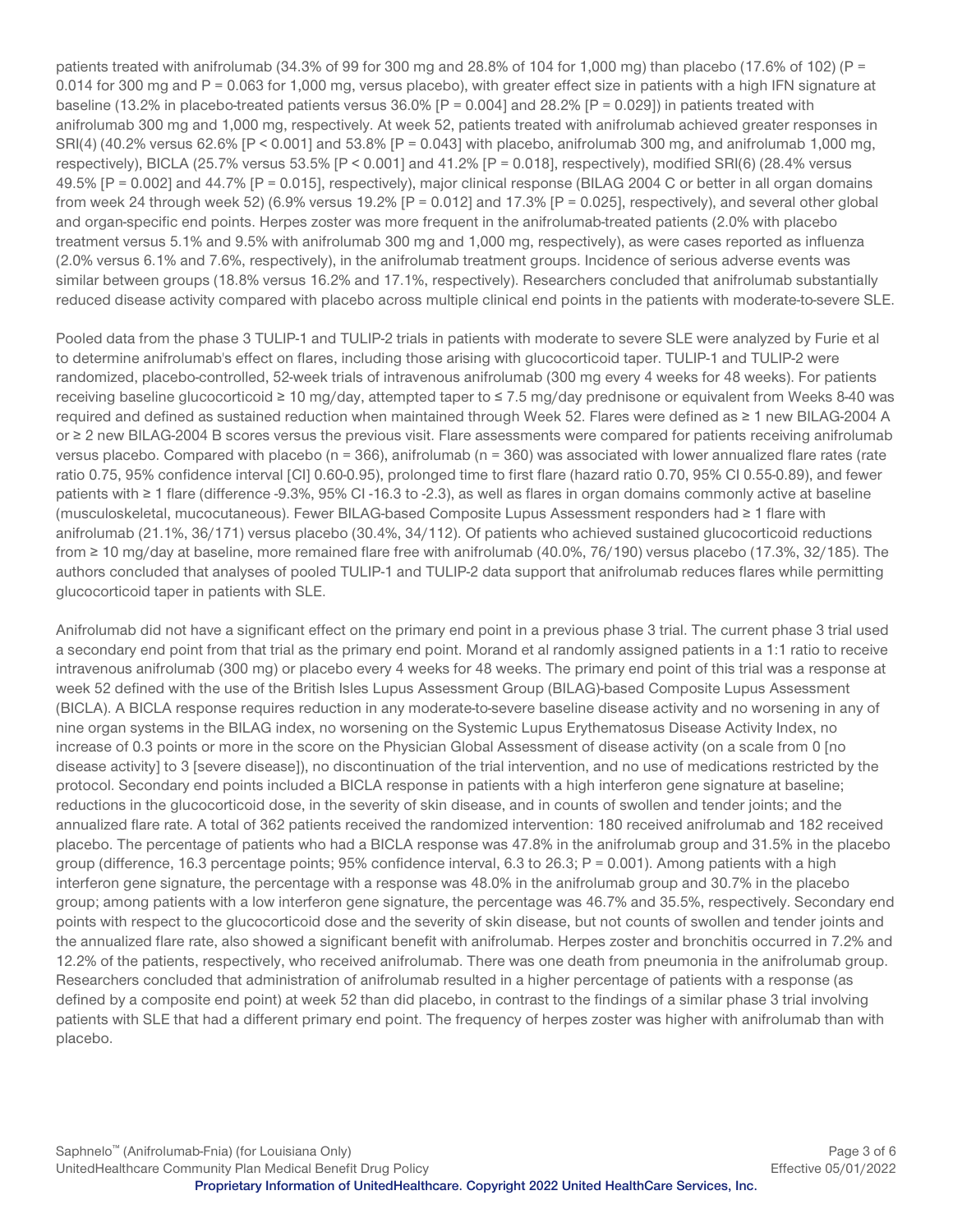#### **Professional Societies**

#### **The European League Against Rheumatism (EULAR)**

In 2019, EULAR published updated recommendations for the management of systemic lupus erythematosus (SLE). Their recommendations applicable to belimumab are as follows.

#### Treatment of SLE

Biologics:

- In patients with inadequate response to standard-of-care (combinations of hydroxychloroquine (HCQ) and glucocorticoids  $\bullet$ (GC) with or without immunosuppressive agents), defined as residual disease activity not allowing tapering of glucocorticoids and/or frequent relapses, add-on treatment with belimumab should be considered (1a/A).
- In organ-threatening disease refractory or with intolerance/contraindications to standard immunosuppressive agents, ò rituximab can be considered (2b/C).

#### Neuropsychiatric Lupus

More expansive EULAR guidelines for neuropsychiatric lupus were published in 2010.<sup>19</sup> Treatment guidelines are below:

#### **Treatment**

SLE patients with major neuropsychiatric manifestations considered to be of inflammatory origin (optic neuritis, acute confusional state/coma, cranial or peripheral neuropathy, psychosis, and transverse myelitis/myelopathy) may benefit from immunosuppressive therapy.

#### Pregnancy In Lupus

Pregnancy affects mothers with SLE and their off-springs in several ways.

#### **Mother**

There is no significant difference in fertility in lupus patients. Pregnancy may increase lupus disease activity but these flares are usually mild. Patients with lupus nephritis and anti-phospholipid antibodies are more at risk of developing pre-eclampsia and should be monitored more closely.

#### **Fetus**

SLE may affect the fetus in several ways, especially if the mother has a history of lupus nephritis, antiphospholipid, anti-Ro and/or anti-La antibodies. These conditions are associated with an increase of the risk of miscarriage, stillbirth, premature delivery, intrauterine growth restriction and fetal heart block. Prednisolone, azathioprine, hydroxychloroquine, and low dose aspirin may be used in lupus pregnancies. At present evidence suggests that mycophenolate mofetil, cyclophosphamide and methotrexate must be avoided.

#### Anti-Phospholipid Syndrome

In patients with SLE and anti-phospholipid antibodies, low-dose aspirin may be considered for primary prevention of thrombosis and pregnancy loss. Other risk factors for thrombosis should also be assessed. Estrogen-containing drugs increase the risk for thrombosis. In non-pregnant patients with SLE and APS–associated thrombosis, long-term anticoagulation with oral anticoagulants is effective for secondary prevention of thrombosis. In pregnant patients with SLE and anti-phospholipid syndrome combined unfractionated or LMW heparin and aspirin reduce pregnancy loss and thrombosis and should be considered.

#### Lupus Nephritis

More expansive EULAR guidelines for lupus nephritis were published in 2012.<sup>20</sup> Treatment guidelines are below:

#### **Treatment**

In patients with proliferative lupus nephritis, glucocorticoids in combination with immunosuppressive agents are effective against progression to end-stage renal disease. Long-term efficacy has been demonstrated only for cyclophosphamide-based

Saphnelo™ (Anifrolumab-Fnia) (for Louisiana Only) **Page 4** of 6 UnitedHealthcare Community Plan Medical Benefit Drug Policy **Effective 05/01/2022** Effective 05/01/2022

**Proprietary Information of UnitedHealthcare. Copyright 2022 United HealthCare Services, Inc.**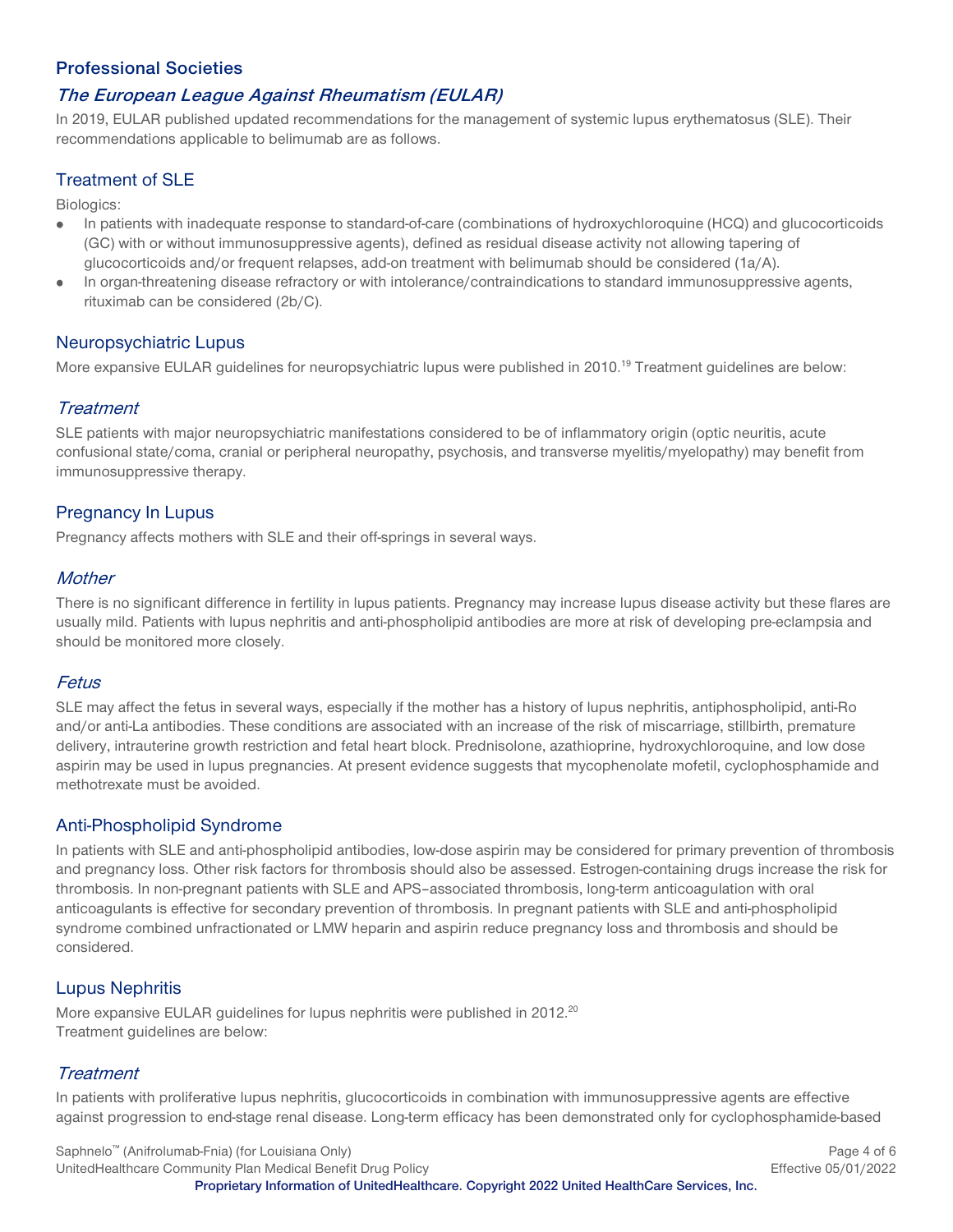regimens, which are however, associated with considerable adverse effects. In short- and medium-term trials, mycophenolate mofetil has demonstrated at least similar efficacy compared to pulse cyclophosphamide and a more favorable toxicity profile: failure to respond by 6 months should evoke discussions for intensification of therapy. Flares following remission are not uncommon and require diligent follow-up.

#### End-Stage Renal Disease

Dialysis and transplantation in SLE have comparable rates for long-term patient and graft-survival as those observed in nondiabetic non-SLE patients, with transplantation being the method of choice.

# <span id="page-4-0"></span>**U.S. Food and Drug Administration (FDA)**

This section is to be used for informational purposes only. FDA approval alone is not a basis for coverage.

Saphnelo<sup>™</sup> is a type I interferon (IFN) receptor antagonist indicated for the treatment of adult patients with moderate to severe systemic lupus erythematosus (SLE), who are receiving standard therapy.

#### **Limitations of Use**

- The efficacy of Saphnelo™ has not been evaluated in patients with severe active lupus nephritis or severe active central nervous system lupus. Use of Saphnelo™ is not recommended in these situations.
- Saphnelo<sup>™</sup> is not recommended for use with other biologic therapies.

## <span id="page-4-1"></span>**References**

- 1. Saphnelo™ [package insert]. Wilmington, DE: AstraZeneca Pharmaceuticals LP; July 2021.
- 2. Furie R, Khamashta M, Merrill JT, et al. Anifrolumab, an Anti-Interferon-α Receptor Monoclonal Antibody, in Moderate-to-Severe Systemic Lupus Erythematosus. Arthritis Rheumatol. 2017;69(2):376-386.
- 3. Furie R, Morand EF, Askanase AD, et al. Anifrolumab reduces flare rates in patients with moderate to severe systemic lupus erythematosus. Lupus. 2021;30(8):1254-1263.
- 4. Morand EF, Furie R, Tanaka Y, et al. Trial of Anifrolumab in Active Systemic Lupus Erythematosus. N Engl J Med. 2020;382(3):211-221.
- 5. American College of Rheumatology Ad Hoc Committee on Systemic Lupus Erythematosus Guidelines. Guidelines for referral and management of systemic lupus erythematosus in adults. Arthritis Rheum. 1999 Sep;42(9):1785–96.
- 6. Gold Standard, Inc. Saphnelo™. Clinical Pharmacology [database online]. Available at: [http://www.clinicalpharmacology.com.](http://www.clinicalpharmacology.com/) Accessed August 4, 2021.
- 7. Hochberg MC. Updating the American College of Rheumatology revised criteria for the classification of systemic lupus erythematosus. Arthritis Rheum. 1997;40(9):1725.
- 8. Fanouriakis A, Kostopoulou M, Alunno A, et al. 2019 update of the EULAR recommendations for the management of systemic lupus erythematosus. Ann Rheum Dis. 2019 Jun;78(6):736-745.
- 9. Bertsias GK, Ioannidis JP, Aringer M, et al. EULAR recommendations for the management of systemic lupus erythematosus with neuropsychiatric manifestations: report of a task force of the EULAR standing committee for clinical affairs. Ann Rheum Dis. 2010 Dec;69(12):2074-82.
- 10. Bertsias GK, Tektonidou M, Amoura Z, et al. Joint European League Against Rheumatism and European Renal Association-European Dialysis and Transplant Association (EULAR/ERA-EDTA) recommendations for the management of adult and paediatric lupus nephritis. Ann Rheum Dis. 2012 Nov;71(11):1771-82.
- 11. Benlysta [package insert]. Research Triangle Park, NC: GlaxoSmithKline LLC. March 2021.